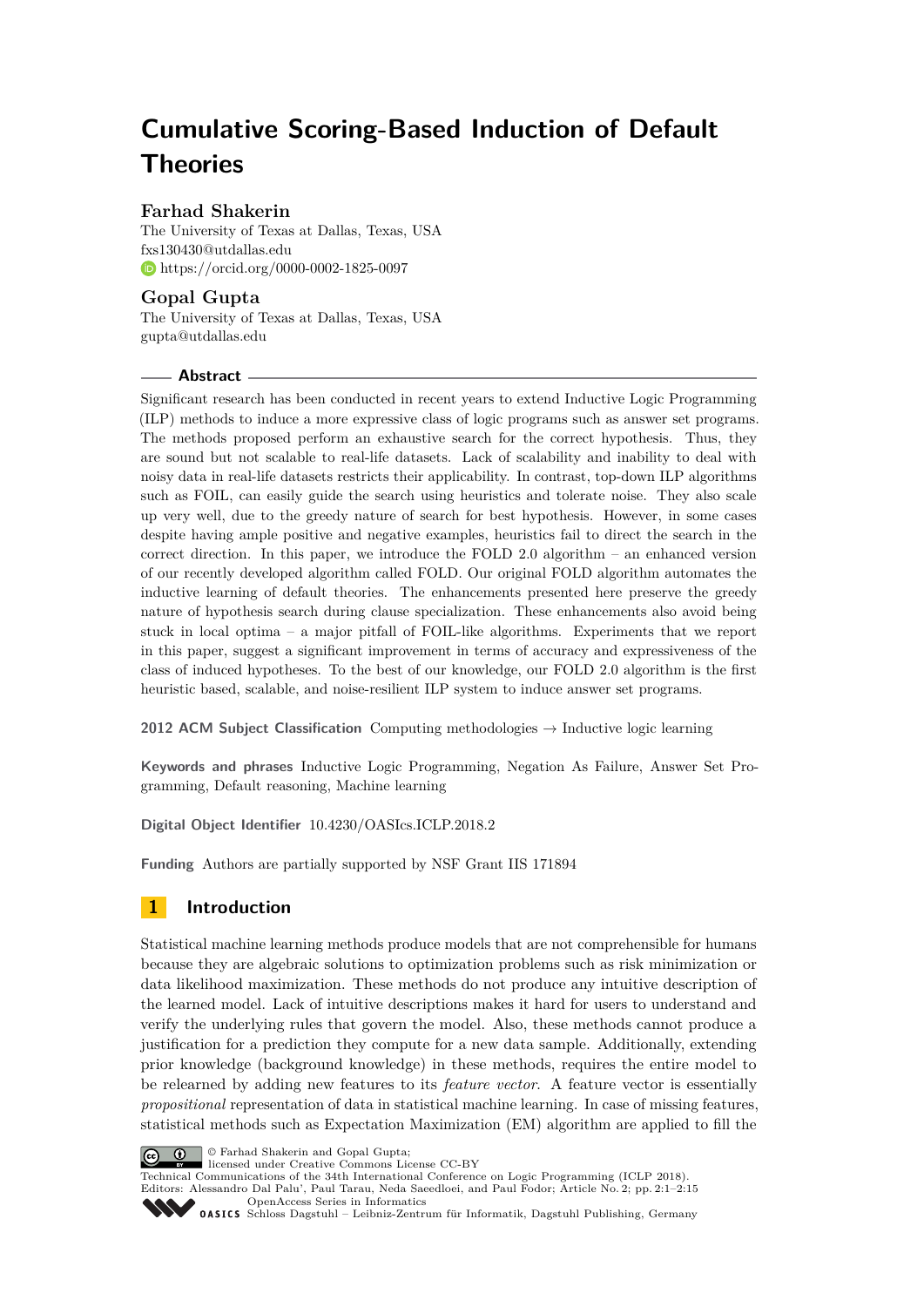#### **2:2 Cumulative Scoring-Based Induction of Default Theories**

absent feature(s) with an average estimate that would maximize the likelihood of present features. This is fundamentally different from the human thought process that relies on common-sense reasoning. Humans generally do not directly perform probabilistic reasoning in the absence of information. Instead, most of the time human reasoning relies on learning default rules and exceptions.

Default Logic [\[15\]](#page-13-0) is a *non-monotonic* logic to formalize reasoning with default assumptions. Normal logic programs provide a simple and practical formalism for expressing default rules. A default rule of the form  $\frac{\alpha_1 \wedge \dots \wedge \alpha_m : \neg \beta_{m+1}, \dots, \neg \beta_n}{\gamma}$  can be formalized as the following normal logic program:

 $\gamma \leftarrow \alpha_1, ..., \alpha_m, not \ \beta_{m+1}, ..., not \ \beta_n$ 

where  $\gamma$ ,  $\alpha s$  and  $\beta s$  are positive predicates.

*Inductive Logic Programming (ILP)* [\[9\]](#page-13-1) is a sub-field of machine learning that mines data presented in the form of Horn clauses to learn hypotheses also as Horn clauses. However, Horn clause ILP is not expressive enough to induce default theories. Therefore, in order to learn default theories, an algorithm should be able to efficiently deal with *negation-as-failure* and normal logic programs [\[16\]](#page-13-2).

Many researchers have tried to extend Horn ILP into richer non-monotonic logic formalisms. A survey of extending Horn clause based ILP to non-monotonic logics can be found in the work by Sakama [\[16\]](#page-13-2). He also proposes algorithms to learn from the answer set of a *categorical* normal logic program. He extends his algorithms in a framework called *brave* induction [\[17\]](#page-13-3). Law et. al. realized that this framework is not expressive enough to induce programs that solve practical problems such as combinatorial problems and proposed the ILASP system [\[4\]](#page-13-4). ASPAL [\[1\]](#page-12-0) system is also an effort in this direction. Both ILASP and ASPAL encode the ILP instance as an ASP program and then they use an ASP solver to perform the exhaustive search of the correct hypothesis. This approach suffers from lack of scalability due to this exhaustive search. More discussion of advantages of our work presented in this paper *vis a vis* these earlier efforts is reported in Section [6.](#page-11-0)

The previous ILP systems are characterized as either bottom-up or top-down depending on the direction they guide the search. A bottom-up ILP system, such as Progol [\[10\]](#page-13-5), builds most-specific clauses from the training examples. It is best suited for incremental learning from a few examples. In contrast, a top-down approach, such as the well-known FOIL algorithm [\[13\]](#page-13-6), starts with the most-general clauses and then specializes them. It is better suited for large-scale datasets with noise, since the search is guided by heuristics [\[23\]](#page-14-1).

In [\[20\]](#page-13-7) we introduced an algorithm called FOLD that learns default theories in the form of stratified normal logic programs<sup>[1](#page-1-0)</sup>. The default theories induced by FOLD, as well as the background knowledge used, is assumed to follow the stable model semantics [\[3\]](#page-13-8). FOLD extends the FOIL algorithm. FOLD can tolerate noise but it is not sound (i.e., there is no guarantee that the heuristic would always direct the search in the right direction). The *information gain* heuristic used in FOLD (that has been inherited from FOIL), has been extensively compared to other search heuristics in decision-tree induction [\[7\]](#page-13-9). There seems to be a general consensus that it is hard to improve the heuristic such that it would always select the correct literal to expand the current clause in specialization. The blame rests mainly on getting stuck in local optima, i.e, choosing a literal producing maximum information gain at a particular step that does not lead to a global optimum.

<span id="page-1-0"></span>Note that FOLD has been recently extended by us to learn arbitrary answer set programs, i.e., nonstratified ones too [\[19\]](#page-13-10); discussion of this extension is beyond the scope of this paper.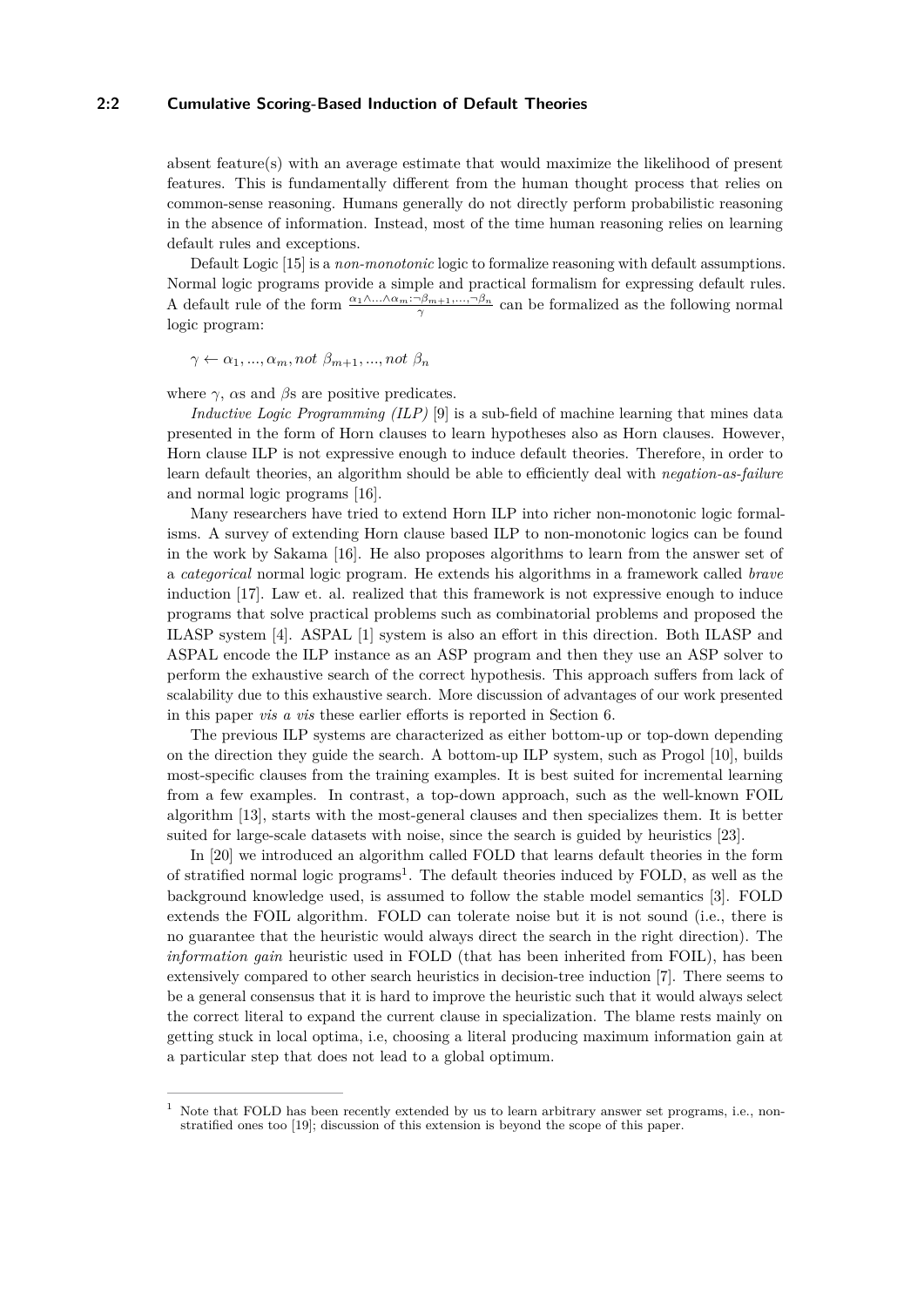Similarly, in multi-relational datasets, a common case is that of a literal that has zero information gain but needs to be included in the learned theory. Heuristics-based algorithms will reject such a literal. Quinlan in [\[12\]](#page-13-11) introduces *determinate literals* and suggests to add them all at once to the current clause to create a potential path towards a correct hypothesis. FOIL then requires a post pruning phase to remove the unnecessary literals. This approach cannot trivially be extended to the case of default theories where determinate literals may appear in composite *abnormality* predicates and FOIL's language bias simply does not allow negated composite literals.

In this paper we present an algorithm called FOLD 2.0 which avoids being trapped in local optima and adds determinate literals while inducing default theories. We make the following novel contributions:

- We propose a new "cumulative" scoring function which replaces the original scoring m. function (called *information gain*). Our experiments show a significant improvement in terms of our algorithm's accuracy.
- We also extend FOLD with determinate literals. This extension enables FOLD to learn a broader class of hypotheses that, to the best of our knowledge, no other ILP system is able to induce. Finally, we apply our algorithm in variety of different domains including *kinship* and *legal* as well as UCI benchmark datasets to show how FOLD 2.0, significantly improves our algorithm's predictive power.

Rest of the paper is organized as follows: Section [2](#page-2-0) presents background material. Section [3](#page-3-0) introduces the FOLD algorithm. Section [4](#page-6-0) presents the "cumulative" scoring function and determinate literals in FOLD 2.0. Section [5](#page-9-0) presents our experiments and results. Section [6](#page-11-0) discusses related research and Section [7](#page-12-1) presents conclusions along with future research directions.

## <span id="page-2-0"></span>**2 Background**

Our original learning algorithm for inducing answer set programs, called FOLD (First Order Learning of Default rules) [\[20\]](#page-13-7), is itself an extension of the well known FOIL algorithm. FOIL is a top-down ILP algorithm which follows a *sequential covering* approach to induce a hypothesis. The FOIL algorithm is summarized in Algorithm [1.](#page-3-1) This algorithm repeatedly searches for clauses that score best with respect to a subset of positive and negative examples, a current hypothesis and a heuristic called *information gain* (IG). The FOIL algorithm learns a target predicate that has to be specified. Essentially, the target predicate appears as the head of the learned goal clause that FOIL aims to learn. A typical *stopping criterion* for the outer loop is determined as the coverage of all positive examples. Similarly, it can be specified as exclusion of all negative examples in the inner loop. The function  $\text{covers}(\hat{c}, E^+, B)$  returns a set of examples in  $E^+$  implied by the hypothesis  $\hat{c} \cup B$ .

The inner loop searches for a clause with the highest information gain using a general-tospecific hill-climbing search. To specialize a given clause  $c$ , a refinement operator  $\rho$  under *θ*-subsumption [\[11\]](#page-13-12) is employed. The most general clause is  ${\{p(X_1, ..., X_n) : \text{true.}\}}$ where the predicate  $p/n$  is the target and each  $X_i$  is a variable. The refinement operator specializes the current clause  ${\hbox{\bf\{h}}} := b_1, \ldots, b_n$ . This is realized by adding a new literal 1 to the clause, which yields the following:  $\{\mathbf{h} : \{-b_1, \ldots, b_n, 1\}$ . The heuristic based search uses *information gain*. In FOIL, information gain for a given clause is calculated as follows [\[8\]](#page-13-13):

$$
IG(L, R) = t \left( \log_2 \frac{p_1}{p_1 + n_1} - \log_2 \frac{p_0}{p_0 + n_0} \right)
$$
\n(1)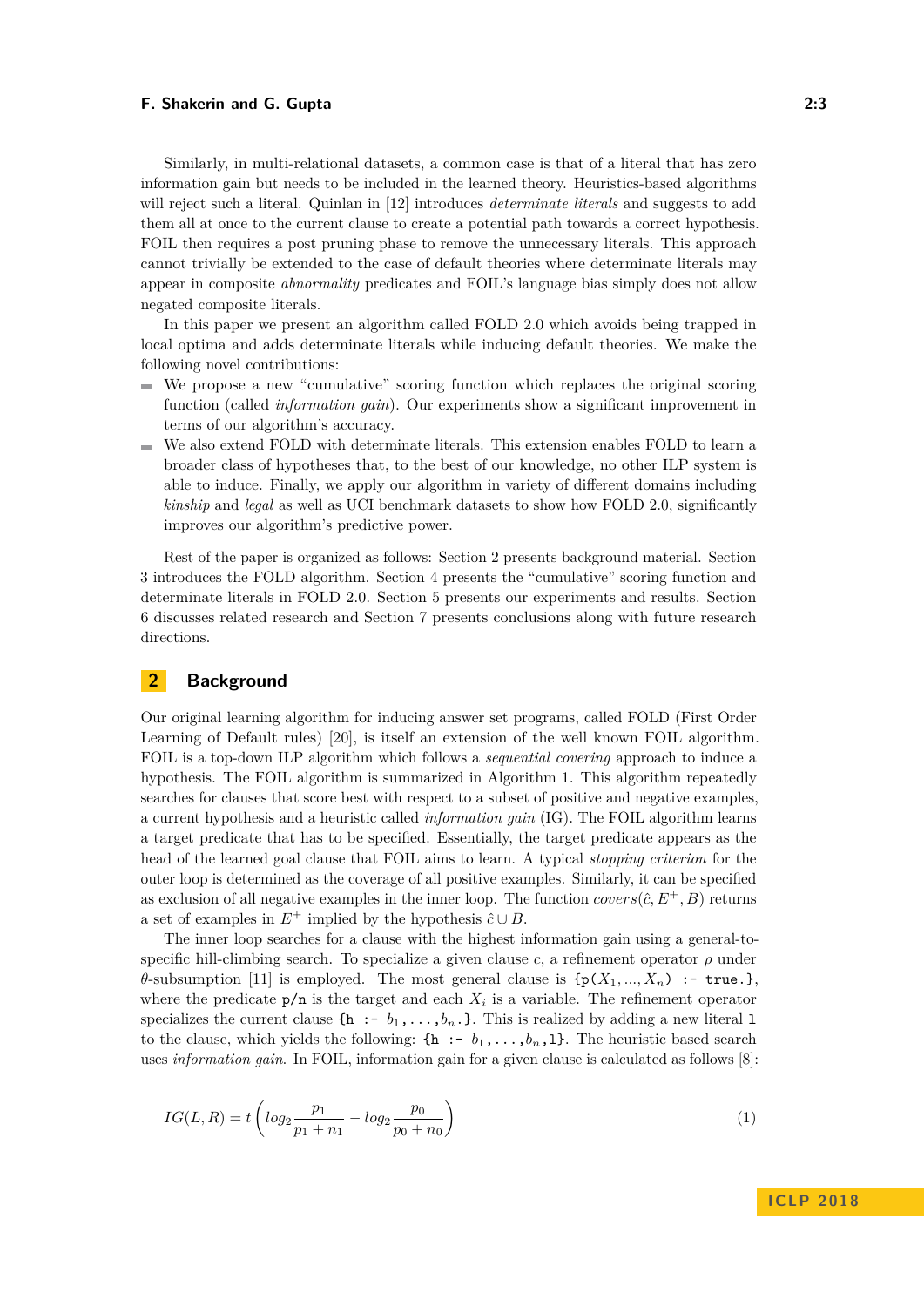### **2:4 Cumulative Scoring-Based Induction of Default Theories**

```
Algorithm 1 Overview of the FOIL algorithm.
Input: goal, B, E^+, E^-Output: Hypothesis H
 1: Initialize H \leftarrow \emptyset2: while not(stopping criterion) do
 3: c \leftarrow \{ \text{goal} : - \text{ true.} \}4: while not(stopping criterion) do
 5: for all c' \in \rho(c) do
 6: compute score(E^+, E^-, H \cup \{c'\}, B)
 7: end for
 8: let \hat{c} be the c' \in \rho(c) with the best score
 9: c \leftarrow \hat{c}10: end while
11: add \hat{c} to H12: E^+ \leftarrow E^+ \setminus covers(\hat{c}, E^+, B)13: end while
```
where *L* is the candidate literal to add to rule  $R$ ,  $p_0$  is the number of positive bindings of  $R$ ,  $n_0$  is the number of negative bindings of *R*,  $p_1$  is the number of positive bindings of  $R + L$ ,  $n_1$  is the number of negative bindings of  $R + L$ , *t* is the number of positive bindings of *R* also covered by  $R + L$ .

FOIL handles negated literals in a naive way by adding the literal *not L* to the set of specialization candidate literals for any existing candidate *L*. This approach leads to learning predicates that do not capture the concept accurately as shown in the following example:

**Example 1.**  $B, E^+$  are background knowledge and positive examples respectively under *Closed World Assumption*, and the target predicate is fly.

| $B:$ bird(X) :- penguin(X). bird(tweety). |                 | $bird (et)$ . |
|-------------------------------------------|-----------------|---------------|
| $cat(kitty)$ .                            | penguin(polly). |               |
| $E^+$ : fly(tweety).                      | $fly(et)$ .     |               |

The FOIL algorithm would learn the following rule:

 $fly(X)$  :- not cat $(X)$ , not penguin $(X)$ .

which does not yield a constructive definition. The best theory in this example is as follows:

 $fly(X):$ - bird $(X)$ , not penguin $(X)$ .

which FOIL fails to discover.

## <span id="page-3-0"></span>**3 FOLD Algorithm**

The intuition behind FOLD algorithm is to learn a concept in terms of a default and possibly multiple exceptions (and exceptions to exceptions, and so on). Thus, in the bird example given above, we would like to learn the rule that X flies if it is a bird and not a penguin, rather than that all non-cats and non-penguins can fly. FOLD tries first to learn the default by specializing a general rule of the form  ${goal}(V_1, ..., V_n)$  :- true.} with positive literals. As in FOIL, each specialization must rule out some already covered negative examples without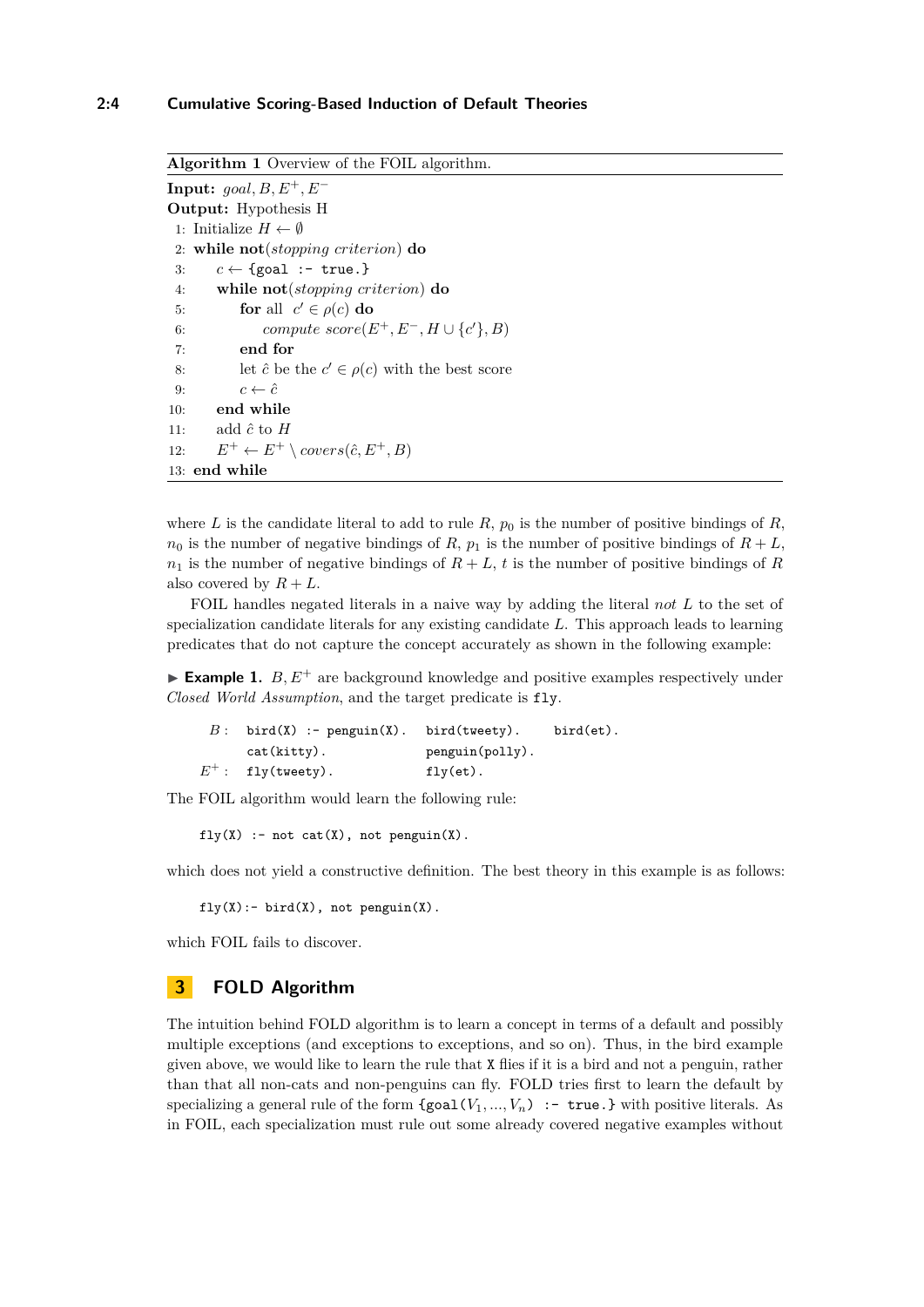significantly decreasing the number of positive examples covered. Unlike FOIL, no negative literal is used at this stage. Once the IG becomes zero, this process stops. At this point, if any negative example is still covered, they must be either noisy data or exceptions to the current hypothesis. Exceptions are separated from noise via distinguishable patterns in negative examples [\[21\]](#page-13-14). In other words, exceptions can be learned by swapping of positive and negative examples and calling the same algorithm recursively. This swapping of positive and negative examples and then recursively calling the algorithm again can continue, so that we can learn exceptions to exceptions, and so on. Each time a rule is discovered for exceptions, a new predicate  $ab(V_1, ..., V_n)$  is introduced. To avoid name collisions, FOLD appends a unique number at the end of the string "ab" to guarantee the uniqueness of invented predicates. It turns out that the outlier data samples are covered neither as default nor as exceptions. If outliers are present, FOLD identifies and enumerates them to make sure that the algorithm converges. This ability to separate exceptions from noise allows FOLD (and FOLD 2.0, introduced later) pinpoint noise more accurately. This is in contrast to FOIL, where exceptions and noisy data are clubbed together. Details can be found in [\[20\]](#page-13-7).

Algorithm [2](#page-5-0) shows a high level implementation of the FOLD algorithm. In lines 1-8, function FOLD, serves like the FOIL outer loop. In line 3, FOLD starts with the most general clause (e.g.  $fly(X)$ : - true). In line 4, this clause is refined by calling the function *SP ECIALIZE*. In lines 5-6, set of positive examples and set of discovered clauses are updated to reflect the newly discovered clause.

In lines 9-29, the function *SPECIALIZE* is shown. It serves like the FOIL inner loop. In line 12, by calling the function ADD\_BEST\_LITERAL the "best" positive literal is chosen and the best IG as well as the corresponding clause is returned. In lines 13-24, depending on the IG value, either the positive literal is accepted or the EXCEPTION function is called. If, at the very first iteration, IG becomes zero, then a clause that just enumerates the positive examples is produced. A flag called *f irst*\_*iteration* is used to differentiate the first iteration. In lines 26-27, the sets of positive and negative examples are updated to reflect the changes of the current clause. In line 19, the EXCEPTION function is called while swapping  $E^+$ and  $E^-$ .

In line 31, the "best" positive literal that covers more positive examples and fewer negative examples is selected. Again, note the current positive examples are really the negative examples and in the EXCEPTION function, we try to find the rule(s) governing the exception. In line 33, FOLD is recursively called to extract this rule(s). In line 34, a new ab predicate is introduced and at lines 35-36 it is associated with the body of the rule(s) found by the recurring FOLD function call at line 33. Finally, at line 38, default and exception are combined together to form a single clause.

Now, we illustrate how FOLD discovers the above set of clauses given  $E^+ = \{ \text{tweety}, \text{et} \}$ and *E*<sup>−</sup> = {*polly, kitty*} and the goal **fly(X)**. By calling FOLD, at line 2 while loop, the clause  $\text{ffly}(X)$ : - true.} is specialized. Inside the *SPECIALIZE* function, at line 12, the literal bird(X) is selected to add to the current clause, to get the clause  $\hat{c} = f \cdot \text{1y}(X)$  $:$  bird(X), which happens to have the greatest IG among {bird, penguin, cat}. Then, at lines 26-27 the following updates are performed:  $E^+ = \{\}, E^- = \{polly\}.$  A negative example *polly*, a penguin is still covered. In the next iteration, *SP ECIALIZE* fails to introduce a positive literal to rule it out since the best IG in this case is zero. Therefore, the EXCEPTION function is called by swapping the *E*<sup>+</sup>, *E*<sup>−</sup>. Now, FOLD is recursively called to learn a rule for  $E^+ = \{polly\}, E^- = \{\}.$  The recursive call (line 33), returns  $\{fly(X) : \text{-} \text{penguin}(X)\}\$ as the exception. In line 34, a new predicate abo is introduced and at lines 35-37 the clause  ${ab0(X) : - \text{penguin}(X)}$  is created and added to the set of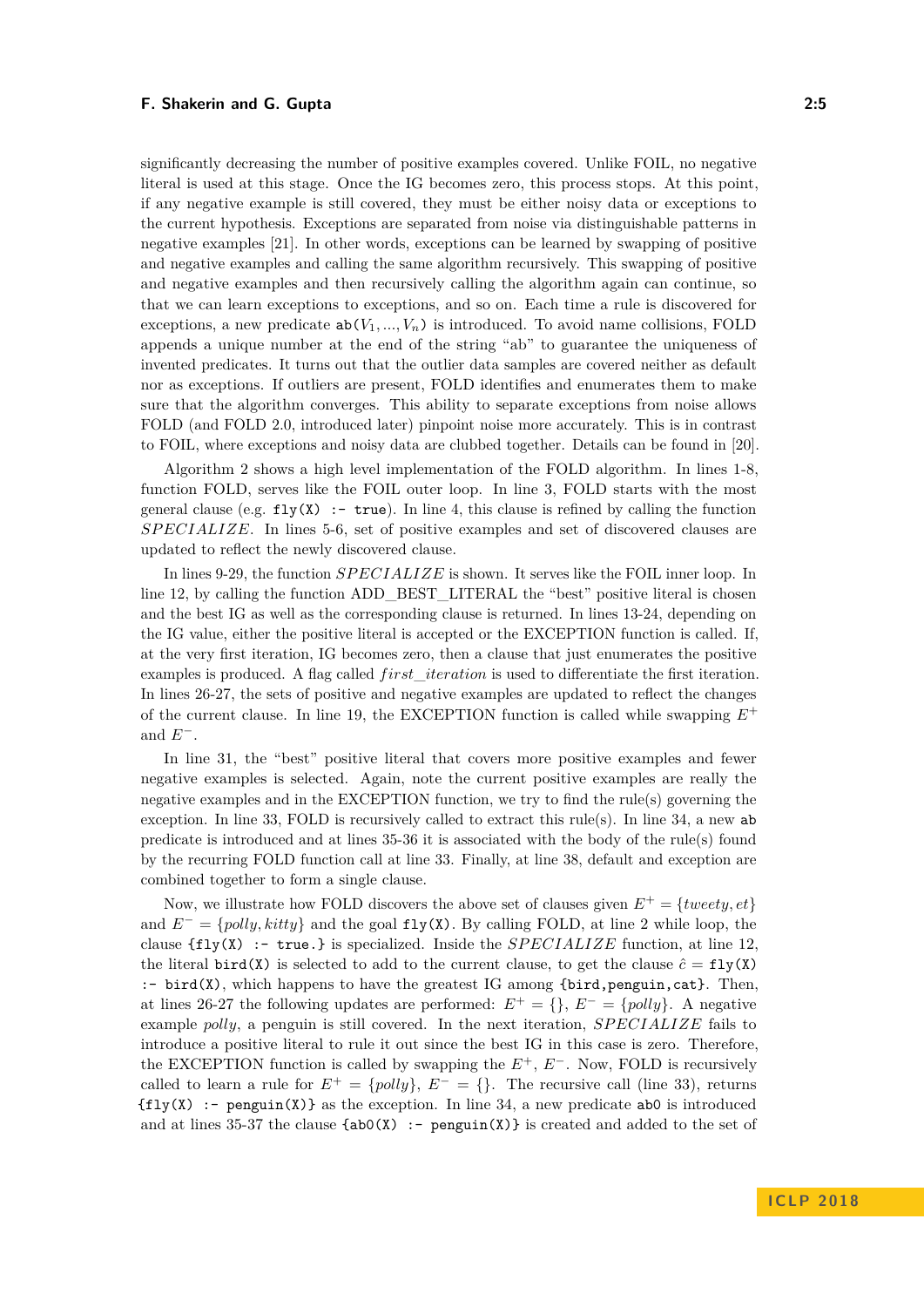```
Algorithm 2 FOLD Algorithm
Input: target, B, E^+, E^-Output: D = \{c_1, ..., c_n\} \triangleright defaults' clauses
    AB = \{ab_1, ..., ab_m\} \triangleright exceptions/abnormal clauses
 1: function FOLD(E+, E−)
 2: while (|E^+| > 0) do
 3: c \leftarrow (target : true.)4: \hat{c} \leftarrow \text{SPECIALIZE}(c, E^+, E^-)5: E^+ \leftarrow E^+ \setminus covers(\hat{c}, E^+, B)6: D \leftarrow D \cup \{\hat{c}\}\7: end while
 8: end function
 9: function SPECIALIZE(c, E+, E−)
10: while |E−| > 0 ∧ c.length < max_rule_length do
11: (c_{def}, \hat{IG}) \leftarrow \text{ADD\_BEST\_LITERAL}(c, E^+, E^-)12: if I\hat{G} > 0 then
13: \hat{c} \leftarrow c_{def}14: else
15: \hat{c} \leftarrow \text{EXCEPTION}(c, E^-, E^+)16: if \hat{c} == null then
17: \hat{c} \leftarrow enumerate(c, E^+)18: end if
19: end if
20: E^+ \leftarrow E^+ \setminus covers(\hat{c}, E^+, B)21: E^- \leftarrow covers(\hat{c}, E^-, B)22: end while
23: end function
24: function \text{EXCEPTION}(c_{def}, E^+, E^-)25: \hat{IG} \leftarrow ADD BEST LITERAL(c, E^+, E^-)26: if \hat{IG} > 0 then
27: c\_set \leftarrow \text{FOLD}(E^+, E^-)28: c \, ab \leftarrow \text{generate} \, next \, ab \, predicate()29: for each c \in c set do
30: AB \leftarrow AB \cup \{c\_ab : bodyof(c)\}31: end for
32: \hat{c} \leftarrow (headof(c_{def}) : \text{bodyof}(c), \text{not}(c\_ab))33: else
34: \hat{c} \leftarrow null35: end if
36: end function
```
invented abnormalities, namely, AB. In line 38, the negated exception (i.e not  $abO(X)$ ) and the default rule's body (i.e  $\text{bird}(X)$ ) are compiled together to form the following theory:

```
fly(X) :- bird(X), not abO(X).abO(X) :- penguin(X).
```
More detailed examples can be found in [\[20\]](#page-13-7).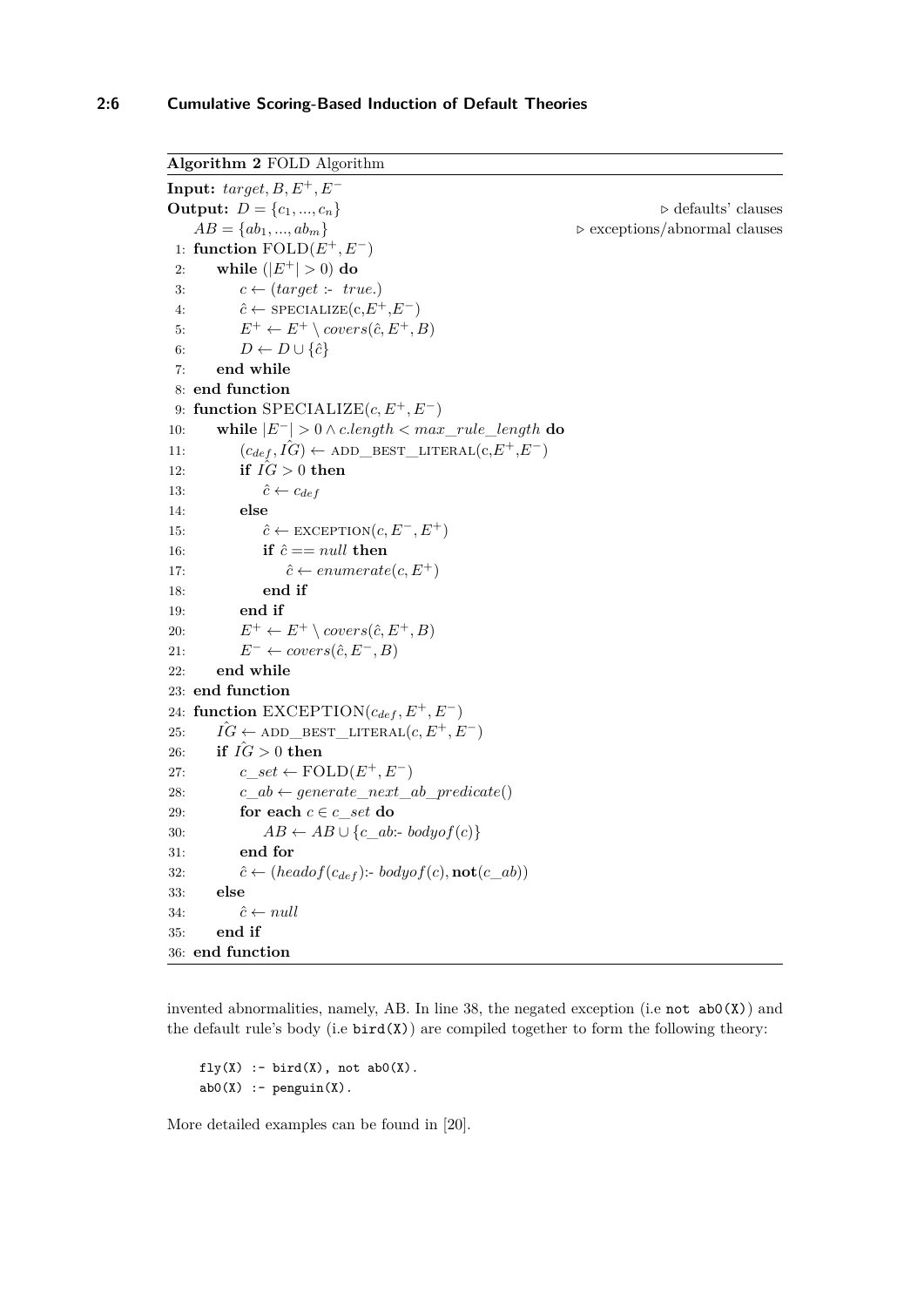| Literal / Clause        | $uncle(V1,V2)$ : true | $uncle(V1,V2)$ :- male(V1) |
|-------------------------|-----------------------|----------------------------|
| parent(V1,V3)           | 1.44                  | 1.01                       |
| parent(V2,V3)           | 1.06                  | 1.16                       |
| parent(V3,V1)           | 1.44                  | 1.01                       |
| sibling(V1,V3)          | 2.27                  | 1.01                       |
| sibling(V3,V1)          | 2.27                  | 1.01                       |
| male(V1)                | 3.18                  |                            |
| female(V2)              | 0.34                  | 0.50                       |
| $\text{married}(V1,V3)$ | 0.69                  | 0                          |
| $\text{married}(V2,V3)$ | 0.34                  | 0.50                       |
| $\text{married}(V3,V1)$ | 0.69                  | 0                          |
| $\text{married}(V3,V2)$ | 0.34                  | 0.5                        |

<span id="page-6-1"></span>**Table 1** FOLD Execution to Discover Rule (1).

## <span id="page-6-0"></span>**4 The FOLD 2.0 Algorithm**

#### **4.1 Cumulative Scoring Function**

The *kinship* domain is one of the initial successful applications of the FOIL algorithm [\[13\]](#page-13-6), where the algorithm learns general rules governing social interactions and relations (particularly kinship) from a series of examples. For example, it can learn the "Uncle" relationship, given the background knowledge of "Brother", "Sister", "Father", "Mother", "Husband", "Wife" and some positive and negative examples of the concept. However, if the background knowledge only contains the primitive relationships including "Sibling", "Parent", "Married" and gender descriptors, it fails to discover the correct rule for "Uncle". As an experiment, we used an arbitrarily produced kinship dataset only containing the primitive relationships. The FOIL algorithm produced the following rules:

```
Rule (1) uncle(A,B) :- male(A), parent(A, _{\_}), female(B).
Rule (2) uncle(A, _) :- male(A), parent(A,B), female(B), sibling(B, _).
```
Similarly, the FOLD algorithm found incorrect rules as follows:

```
Rule (1) uncle(V1,V2) :- male(V1), parent(V2,V3).
Rule (2) uncle(V1,V2) :- male(V1), parent(V2,V3), female(V2).
```
Table [1](#page-6-1) shows the *information gain* for each candidate literal while discovering Rule (1). At first iteration, the algorithm successfully finds the literal male(V1), because it has the maximum gain  $(IG = 3.18)$ . At second iteration, the literal parent (V2, V3) has the highest gain  $(IG = 1.16)$  and hence is selected. At this point, since the rule does not cover any negative example, the algorithm returns. This example characterizes a case in which the highest score does not correspond to the correct literal. The correct literal at second iteration is sibling(V1,V3), whose information gain is 1.01 and it is less than the maximum.

We observed that neither increasing the number of examples nor changing the scoring function would solve this problem. As an experiment, we replaced the *information gain* with other scoring functions reported in the literature including *Matthews Correlation Coefficient* (MCC),  $F_\beta$ -measure [\[23\]](#page-14-1) and the FOSSIL [\[2\]](#page-12-2) scoring measure based on statistical correlation. They all suffer from the same problem.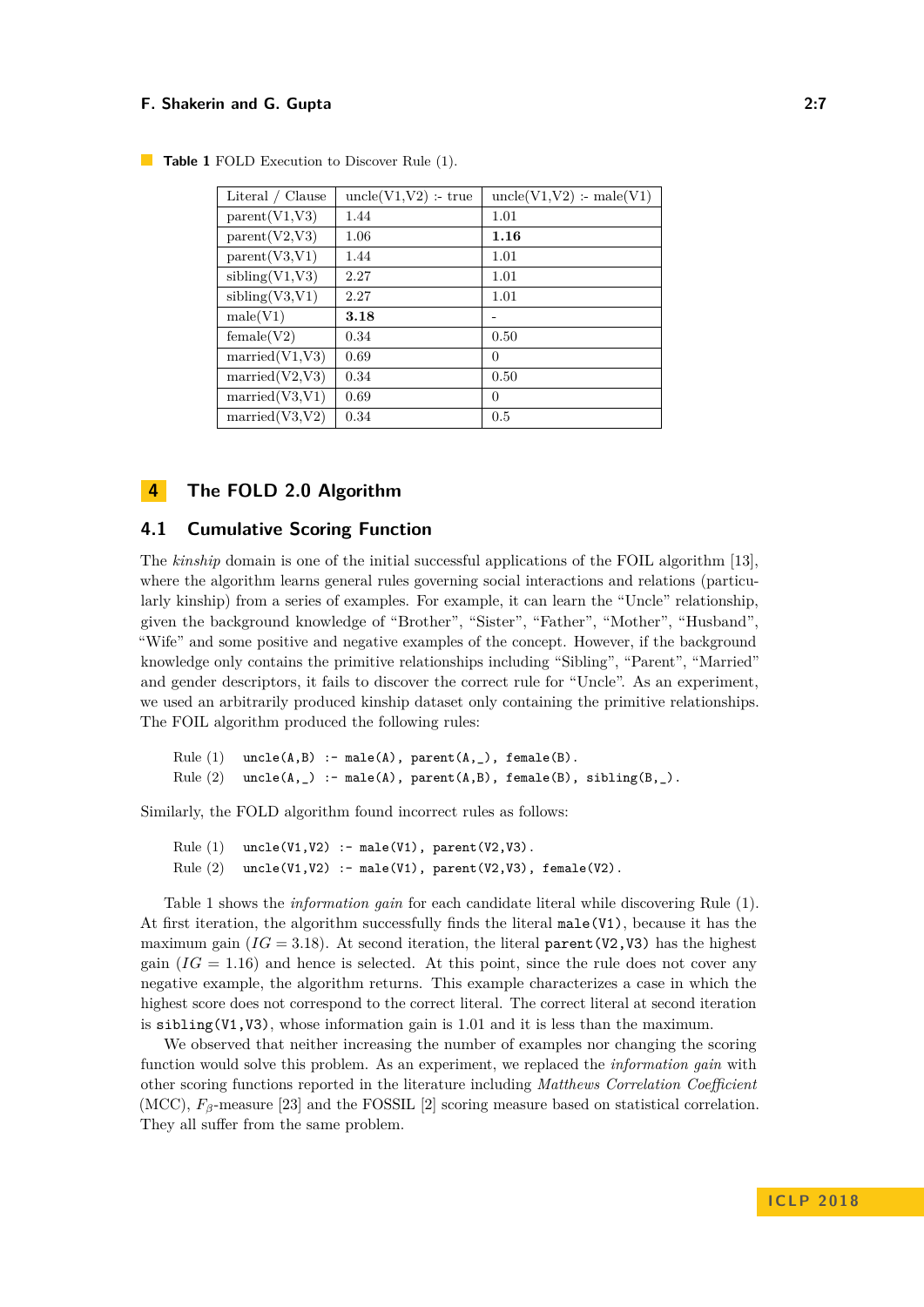#### **2:8 Cumulative Scoring-Based Induction of Default Theories**

A key observation is the following: as more literals are introduced, the number of positive and negative examples covered by the current clause shrinks. With fewer examples, the accuracy of heuristic decreases too. In Table [1,](#page-6-1) sibling(V1,V3) should have had the highest score at second iteration. At first iteration, sibling(V1,V3) ranks second after male(V1). A simple comparison between the score of  $sibling(V1,V3)$  and  $parent(V2,V3)$ shows the former provides better coverage (exclusion) of positive (negative) examples than the latter. But the algorithm is oblivious of this information at the beginning of second iteration as it goes only by magnitude of the scoring function for the current iteration. This score becomes less and less accurate as more literals are introduced and fewer examples remain to cover. If the algorithm could remember that at first iteration, sibling(V1,V3) was able to cover/exclude the examples much better than  $parent(V2,V3)$ , it would prefer sibling(V1,V3) over parent(V2,V3).

To concretize this, we propose the idea of keeping a *cumulative score*, i.e., to transfer a portion of past score (if one exists) to the value that the scoring function computes for current iteration. Our experiments suggest that there is not a universal optimal value that would always result in highest accuracy. In other words, the optimal value varies from a dataset to another. Thus, in order to implement the "cumulative score", we introduce a new hyperparameter<sup>[2](#page-7-0)</sup>, namely,  $\alpha$ , whose value is decided via cross-validation of the dataset being used. In order to compute the score of each literal during the search, the *information gain* is replaced with "cumulative gain".

Formally, let  $R_i$  denote the induced rule up until iteration  $i + 1$  of FOLD's inner loop execution. Thus,  $R_0$  is the rule {goal :- true.}. Also, let  $score_i(R_{i-1}, L)$  denote the score of literal *L* in clause  $R_{i-1}$  at iteration *i* of FOLD's inner loop execution. The "cumulative" score at iteration  $i + 1$  for literal *l* is computed as follows:

$$
score_{i+1}(R_i, L) = IG(R_i, L) + \alpha \times score_i(R_{i-1}, L)
$$

If  $score_i(R_{i-1}, L)$  does not exist, it is considered as zero. Also, if  $IG(R_i, L) = 0$ , the "cumulative" score from the past is not taken into account. Initially, the cumulative score is considered zero for all candidate literals. Table [2](#page-8-0) shows the FOLD 2.0 algorithm's execution to learn "uncle" predicate on the same dataset. With choice of  $\alpha = 0.2$ , the algorithm is able to discover the following rule:  $uncle(V1,V2)$  :- male(V1), sibling(V1,V3), parent(V3,V2). It should also be noted that only promising literals are shown in Table [1](#page-6-1) and [2.](#page-8-0) Next, we discuss how our FOLD 2.0 algorithm handles zero information-gain literals.

#### **4.2 Extending FOLD with Determinate Literals**

A literal in the body of a clause can serve two purposes: (i) it may contribute directly to the inclusion/exclusion of positive/negative examples respectively; or, (ii) it may contribute indirectly by introducing new variables that are used in the subsequent literals. This type of literal may or may not yield a positive score. Therefore, it is quite likely that our hill-climbing algorithm would miss them. Two main approaches have been used to take this issue into account: *determinate literals* [\[12\]](#page-13-11) and *lookahead* technique [\[6\]](#page-13-15). The latter technique is not of interest to us because it does not preserve the greedy nature of search.

Determinate literals are of the form  $r(X,Y)$ , where  $r/2$  is a new literal introduced in the hypothesis' body and Y is a new variable. The literal  $r/2$  is determinate if, for every value

<span id="page-7-0"></span><sup>&</sup>lt;sup>2</sup> In Machine Learning, a hyperparameter is a parameter whose value is set before the learning process begins.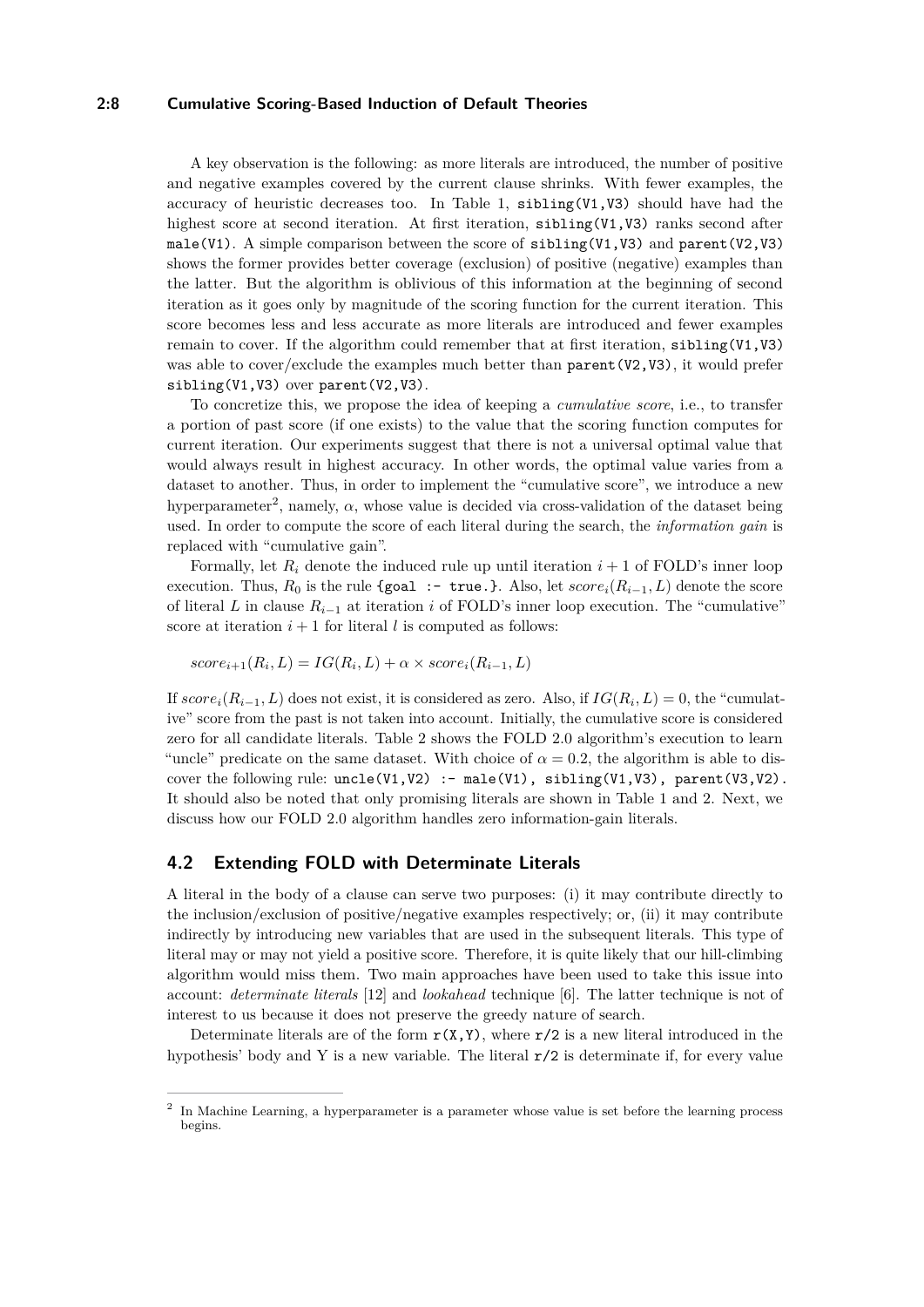| Literal / Clause        | $uncle(V1,V2)$ .  | $uncle(V1,V2)$ :- male $(V1)$ | $uncle(V1,V2):$ -male $(V1)$ , sibling $(V1,V3)$ |
|-------------------------|-------------------|-------------------------------|--------------------------------------------------|
| parent(V1,V3)           | 1.44              | 1.30                          | $\overline{0}$                                   |
| parent(V2,V3)           | 1.06              | 1.38                          | $\theta$                                         |
| parent(V3,V2)           | $\theta$          | $\Omega$                      | 2.49                                             |
| parent(V3,V1)           | 1.44              | 1.30                          | $\Omega$                                         |
| parent(V2,V4)           |                   |                               | 0.83                                             |
| sibling(V1,V3)          | 2.27              | 1.47                          |                                                  |
| sibling(V3,V1)          | 2.27              | 1.47                          | 1.15                                             |
| male(V1)                | 3.18              | $\overline{\phantom{a}}$      | $\overline{\phantom{0}}$                         |
| female(V2)              | 0.34              | 0.57                          | $\theta$                                         |
| female(V3)              |                   | $\overline{\phantom{0}}$      | 1.15                                             |
| $\text{married}(V1,V3)$ | 0.69              | $\Omega$                      | $\theta$                                         |
| $\text{married}(V2,V3)$ | 0.34              | 0.57                          | $\overline{0}$                                   |
| $\text{married}(V3,V1)$ | 0.69              | $\overline{0}$                | $\mathbf{0}$                                     |
| $\text{married}(V3,V2)$ | 0.34              | 0.57                          | $\theta$                                         |
| $\text{married}(V2,V4)$ | $\overline{a}$    | $\overline{a}$                | 1.24                                             |
| $\text{married}(V4,V2)$ | $\qquad \qquad -$ |                               | 1.24                                             |

<span id="page-8-0"></span>**Table 2** FOLD 2.0 Execution with Cumulative Score.

of X, there is at most one value for Y, when the hypothesis' head is unified with positive examples. Determinate literals are not contributing directly to the learning process, but they are needed as they influence the literals chosen in the future. Since their inclusion in the hypothesis is computationally inexpensive, the FOIL algorithm adds them to the hypothesis simultaneously. In Section [2](#page-2-0) we showed why the naive handling of negation in FOIL would not work in case of non-monotonic logic programs. Another issue with FOIL's handling of negated literals arises when we deal with *determinate literals*. Whenever a combination of a determinate and a gainful literal attempts to find a pattern in the negative examples, the FOIL algorithm fails to discover it because FOIL prohibits conjunction of negations in its language bias to prevent search space explosion. However, by introducing the abnormality predicates and recursively swapping positive and negative examples, FOLD makes inductive learning of such default theories possible.

The FOLD algorithm always selects literals with positive information gain first. Next, if some negative examples are still covered and no gainful literal exists, it would swap the current positive examples with current negative examples and recursively calls itself to learn the exceptions. To accommodate determinate literals in FOLD 2.0, we make the following modification to FOLD. In the SPECIALIZE function, right before swapping the examples and making the recursive call to the FOLD function (see Algorithm [3\)](#page-9-1), we try the current rule for a second time. By adding determinate literals and iterating again, we hope that a positive gainful literal will be discovered. Next, if that choice does not exclude the negative examples, FOLD 2.0 swaps the examples and recursively calls itself. A nice property of this recursive approach is that the determinate literals might be added inside the exception finding routine to induce a composite abnormality predicate. Neither FOIL nor FOLD could induce such hypotheses. The following example shows how this is handled in the FOLD 2.0 algorithm.

► **Example 2.** In United States immigration system, student visa holders are classified as F1(student) and F2(student's spouse). F1 and F2 status remains valid until a student graduates. The spouse of such an individual maintains a valid status, as long as that individual is a student. Table [3](#page-10-0) shows a dataset for this domain. In this dataset, it turns out that  $married(V1, V2)$  is a determinate literal and essential to the final hypothesis. If we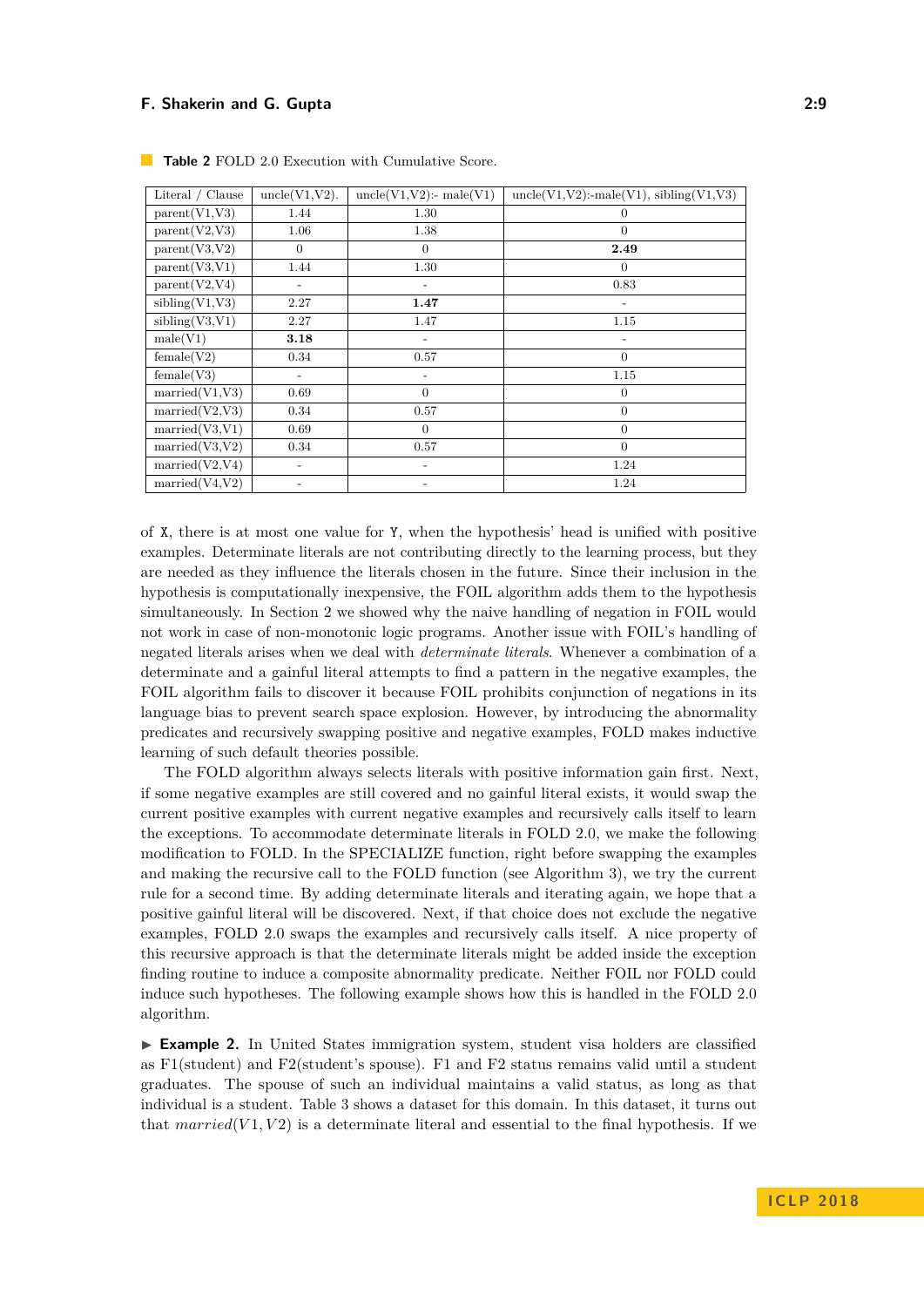```
Algorithm 3 Overview of FOLD 2.0 Algorithm + Determinate Literals
Input: goal, B, E^+, E^-Output: D = \{c_1, ..., c_n\}, AB = \{ab_1, ..., ab_m\}1: function SPECIALIZE(c, E+, E−)
2: determinate added \leftarrow false3: while (size(E−) > 0) do
 4: (c_{def}, I\hat{G}) \leftarrow ADD_BEST_LITERAL(c, E^+, E^-)5: if IG \leq 0 then
 6: if determinate_added == f alse then
 7: c \leftarrow ADD DEFERMINATE LITERAL(c, E^+, E^-)8: determinate_added ← true
 9: else
10: \hat{c} \leftarrow \text{EXECPITION}(c, E^-, E^+)11: if \hat{c} == null then
12: \hat{c} \leftarrow enumerate(c, E^+)13: end if
14: end if
15: else
16: E^+ \leftarrow E^+ \setminus covers(\hat{c}, E^+, B)17: E^- \leftarrow covers(\hat{c}, E^-, B)18: end if
19: end while
20: end function
```
run the FOLD 2.0 algorithm, it would produce the following hypothesis:

```
Default rule(1): valid(V1) :- student(V1), not ab1(V1).
Default rule(2): valid(V1) :- class(V1,f2), not ab2(V1).
Exception(1): ab1(V1): graduated(V1).
Exception(2): ab2(V1): - married(V1,V2), graduated(V2).
```
In this example default rule(1) as well as rules for its exception are discovered first. This rule  $(rule(1))$  takes care of students who have not graduated yet. Then, while discovering rule(2), after choosing the only gainful literal, i.e.,  $class(V1, f2)$ , the algorithm is recursively called on the exception part. It turns out that there is no gainful literal that covers the now positive examples (previously negative examples). The only determinate literal in this example is  $\text{married}(V1,V2)$ , which is added at this point. This is followed by FOLD 2.0 finding a gainful literal, i.e.,  $\text{graduated(V2)}$ , and then returning the default rule(2). At this point, all positive examples are covered and the algorithm terminates. Default rule(2) takes care of the class of F2 visa holders whose spouse is a student unless they have graduated. The Algorithm [3](#page-9-1) shows the changes necessary to the FOLD algorithm in order to handle determinate literals.

# <span id="page-9-0"></span>**5 Experiments and results**

In this section we present our experiments on UCI benchmark datasets [\[5\]](#page-13-16). Table [4](#page-11-1) summarizes an accuracy-based comparison between Aleph [\[21\]](#page-13-14), FOLD [\[20\]](#page-13-7) and FOLD 2.0. We report a significant improvement just by picking up an optimal value for  $\alpha$  via cross-validation. In these experiments we picked  $\alpha \in \{0, 0.2, 0.5, 0.8, 1\}.$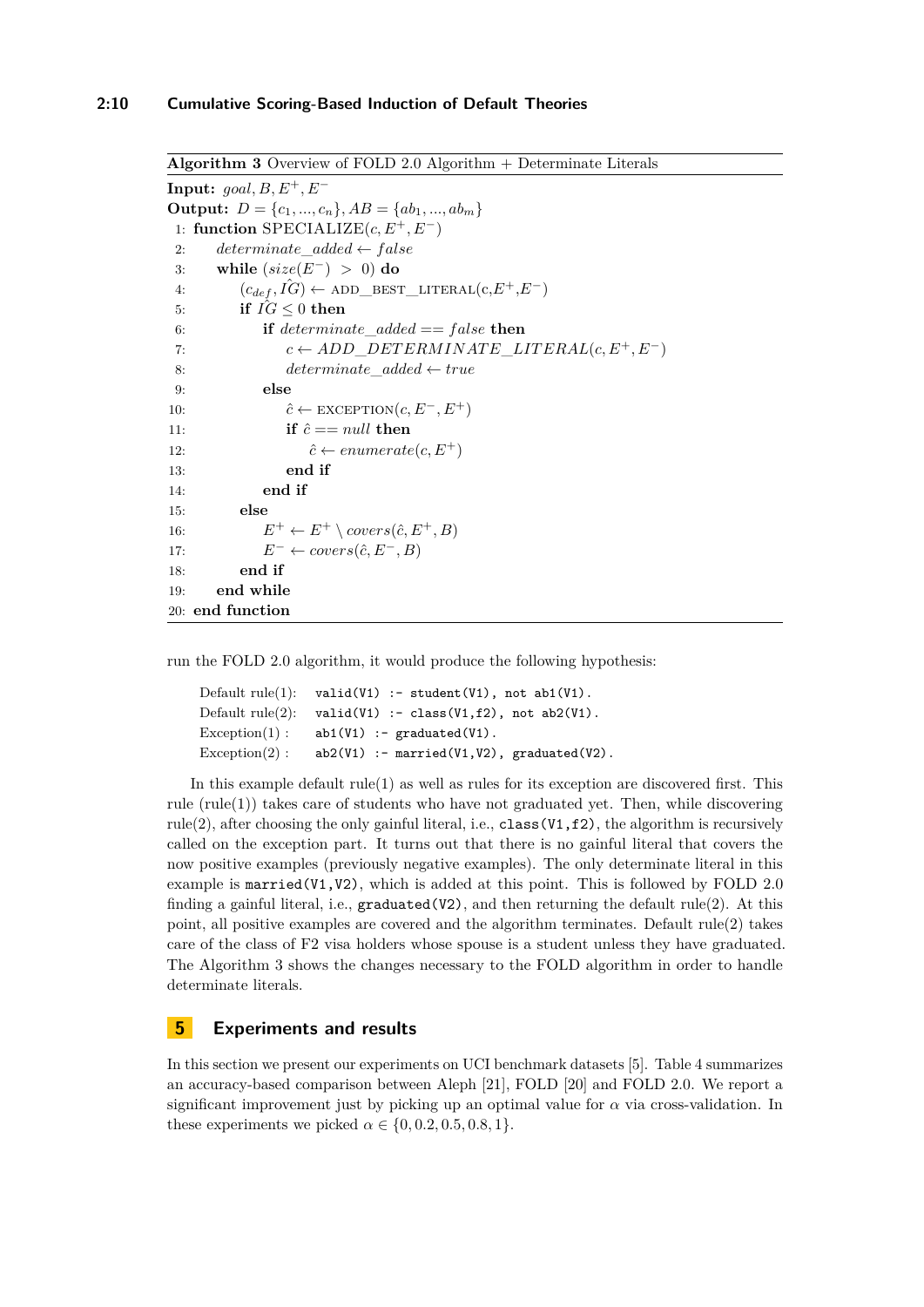<span id="page-10-0"></span>**Table 3** Valid Student Visa Dataset.

| B             |                  |                 |                          | $E^+$          | $E^-$         |
|---------------|------------------|-----------------|--------------------------|----------------|---------------|
| class(p1,f2). | $class(p7,f1)$ . | $student(p3)$ . | $\text{married}(p1,p2).$ | $valid(p1)$ .  | $valid(p4)$ . |
| class(p2,f1). | class(p8,f1).    | student(p4).    | married $(p5,p6)$ .      | $valid(p2)$ .  | $valid(p5)$ . |
| class(p3,f1). | class(p9,f2).    | $student(p6)$ . | married $(p9,p10)$ .     | $valid(p3)$ .  | $valid(p6)$ . |
| class(p4,f1). | class(p10,f1).   | $student(p7)$ . | graduated(p4).           | $valid(p7)$ .  | $valid(p8)$ . |
| class(p5,f2). |                  | $student(p8)$ . | $graduated(p6)$ .        | $valid(p9)$ .  |               |
| class(p6,f1). |                  | student(p10).   | $graduated(p8)$ .        | $valid(p10)$ . |               |
|               |                  |                 |                          |                |               |

ILP algorithms usually achieve lower accuracy compared to state-of-the-art statistical methods such as SVM. But in case of "Post Operative" dataset, for instance, our FOLD 2.0 algorithm outperforms SVM, whose accuracy is only 67% [\[18\]](#page-13-17). Next, we show in detail how FOLD 2.0 achieves higher accuracy in case of Moral Reasoner dataset. Moral Reasoner is a rule-based model that qualitatively simulates moral reasoning. The model was intended to simulate how an ordinary person, down to about age five, reasons about harm-doing. The Horn-clause theory has been provided along with 202 instances that were used in [\[22\]](#page-14-2). The top-level predicate to predict is guilty/1. We encourage the interested reader to refer to [\[5\]](#page-13-16) for more details. Our goal is to learn the moral reasoning behavior from examples and check how close it is to the Horn-clause theory reported in [\[22\]](#page-14-2).

First, we run FOLD 2.0 algorithm with  $\alpha = 0$ . This literally turns off the "cumulative" score" feature. The algorithm would return the following set of rules:

```
Rule(1) guilty(V1) :- severity(V1,1), external force(V1,n),
                  benefit_victim(V1,0),intervening_contribution(V1,n).
Rule(2) guilty(V1) :- severity(V1,1), external_force(V1,n),
                  benefit_victim(V1,0),foresee_intervention(V1,y).
Rule(3) guilty(V1) :- someone_else_cause_harm(V1,y),achieve_goal(V1,n),
                  control_perpetrator(V1,y), foresee_intervention(V1,n).
```
In the original Horn clause theory [\[22\]](#page-14-2) there are two theories for being guilty: i) blameworthy, ii) vicarious blame. The following rules for blame worthy $(X)$  are reproduced from [\[22\]](#page-14-2):

```
blameworthy(X):- responsible(X), not justified(X), severity_harm(X,H),
                 benefit_victim(X, L), H > L.
responsible(X): = cause(X), not accident(X), extendInorder(X,n),not intervening_cause(X).
intervening cause(X) :- intervening contribution(X,y),
                        forsee_intervention(X).
```
 $Rule(1)$  and  $Rule(2)$ , that FOLD 2.0 learns, together build the blameworthy definition of the original theory. The predicates severity harm and benefit victim occur in Rule(1) and Rule(2). It should be noted that due to the nature of the provided examples, FOLD 2.0 comes up with a more specific version compared to the original theory reported in [\[22\]](#page-14-2). In addition, instead of learning the predicate  $\mathtt{response}(\mathbf{X})$ , our algorithm learns its body literals. The predicate  $\text{cause}(X)$  does not appear in the hypothesis because it is implied by all positive and negative examples, one way or another. The predicate not intervening\_cause(X) appears in our hypothesis due to application of *De Morgan's law* and flipping yes and no in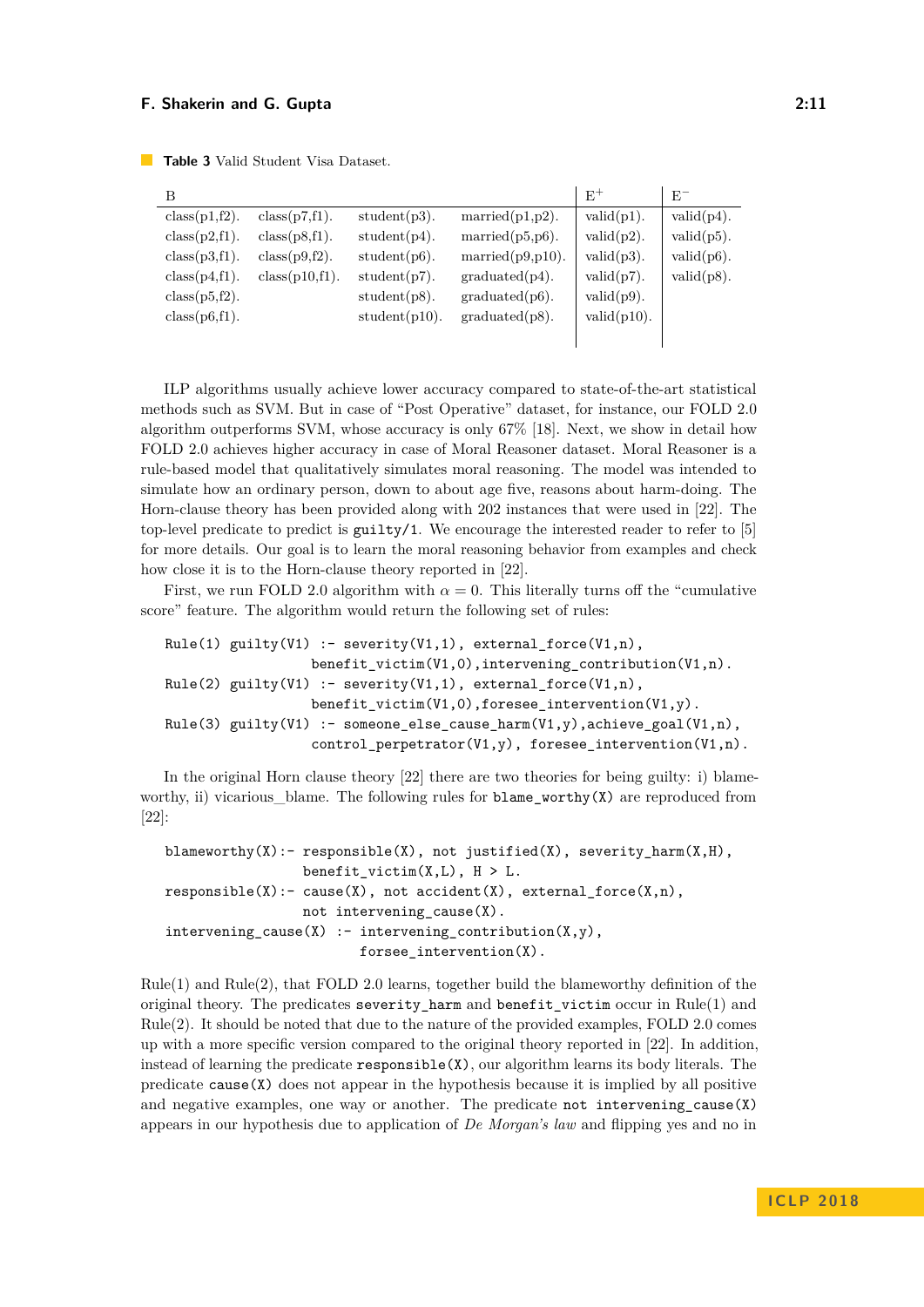#### **2:12 Cumulative Scoring-Based Induction of Default Theories**

| Dataset              | Accuracy $(\%)$ |      |          | $\alpha$ |
|----------------------|-----------------|------|----------|----------|
|                      | Aleph           | FOLD | FOLD 2.0 |          |
| Labor                | 85              | 94   | 100      | 0.5      |
| Post-op              | 62              | 65   | 78       | 1        |
| <b>Bridges</b>       | 89              | 90   | 93       | 1        |
| $C_{\text{redit-g}}$ | 70              | 78   | 84       | 0.5      |
| Moral                | 96              | 96   | 100      | 0.2      |

<span id="page-11-1"></span>**Table 4** Performance Results on UCI Benchmark Datasets.

the second arguments. The rest of the guilty cases fall into the category of vicarious\_blame below:

| vicarious $blame(X) := vicarious(X)$ , | $vicarious(X)$ :-                        |
|----------------------------------------|------------------------------------------|
| not justified $(X)$ ,                  | someone else cause $\text{harm}(X, y)$ , |
| severity $harm(X,H)$ ,                 | outrank perpetrator $(X, y)$ ,           |
| benefit_victim $(X, L)$ , $H > L$ .    | $control_{perpetrator}(X, y)$ .          |

There is a discrepancy in  $Rule(3)$ , compared to the corresponding vicarious\_blame in the original theory. However, by setting the cumulative score parameter  $\alpha = 0.2$ , FOLD 2.0 would produce the following set of rules:

```
Rule(1): Rule(2):guilty(V1) :- severity_harm(V1,1), gultiply(V1) :-
   external force(V1,n), severity harm(V1,1),
   benefit_victim(V1,0), external_force(V1,n),
   intervening_contribution(V1,n). benefit_victim(V1,0),
                                      foresee intervention(V1,y).
Rule(3):
guality(V1) :- severity_harm(V1,1), benefit_victim(V1,0),
           someone else cause harm(V1,y),outrank perpetrator(V1,y),
           control_perpetrator(V1,y).
```
 $Rule(1)$  and  $Rule(2)$  are generated in FOLD 2.0 as before. However,  $Rule(3)$  perfectly matches that of the original theory which our FOLD algorithm would have not been able to discover without "cumulative score". Note that the cumulative score heuristics is quite general and can be used to enhance any machine learning algorithm that relies on the concept of information gain. In particular, it can be used to improve the FOIL algorithm itself.

## <span id="page-11-0"></span>**6 Related Work**

A survey of non-monotonic ILP work can be found in [\[16\]](#page-13-2). Sakama also introduces an algorithm to induce rules from answer sets. His approach may yield premature generalizations that include redundant negative literals. We skip the illustrative example due to lack of space, however, the reader can refer to [\[20\]](#page-13-7). ASPAL [\[1\]](#page-12-0) is another ILP system capable of producing non-monotonic logic programs. It encodes ILP problem as an ASP program. XHAIL [\[14\]](#page-13-18) is another ILP system that heavily uses abductive logic programming to search for the best hypothesis. Both ASPAL and XHAIL systems can only learn hypotheses that have a single stable model. ILASP [\[4\]](#page-13-4) is the successor of ASPAL. It can learn hypotheses that have multiple stable models by employing brave induction [\[17\]](#page-13-3). All of these systems perform an exhaustive search to find the correct hypothesis. Therefore, they are not scalable to real-life datasets. They also have a restricted language bias to avoid the explosion of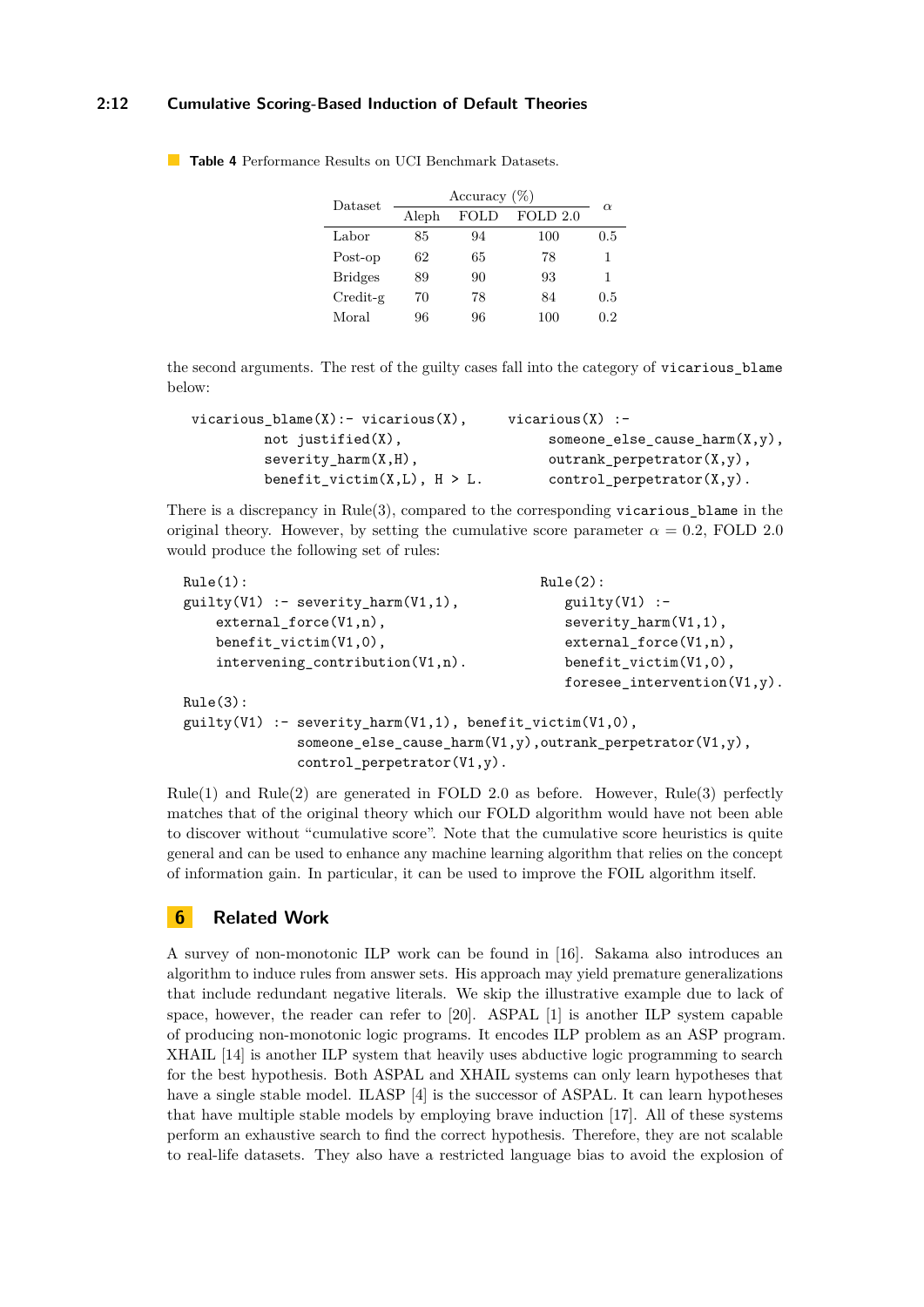search space of hypotheses. This overly restricted language bias does not allow them to learn new predicates, thus keeping them from inducing sophisticated default theories with nested or composite abnormalities that our FOLD 2.0 algorithm can induce. For instance consider the following example, a default theory with abnormality predicate represented as conjunction of two other predicates, namely  $s(X)$  and  $r(X)$ .

 $p(X)$  :-  $q(X)$ , not  $ab(X)$ .  $ab(X) := s(X), r(X).$ 

Our algorithm has advantages over the above mentioned systems: It follows a greedy topdown approach and therefore it is better suited for larger datasets and noisy data. Also, it can invent new predicates [\[19\]](#page-13-10), distinguish noise from exceptions, and learn nested levels of exceptions.

<span id="page-12-1"></span>

#### **7 Conclusion and Future Work**

In this paper we presented *cumulative score*-based heuristic to guide the search for best hypothesis in a top-down non-monotonic ILP setting. The main feature of this heuristic is that it avoids being trapped in local optima during clause specialization search. This results in significant improvement in the accuracy of induced hypotheses. This heuristic is quite general and can be used to enhance any machine learning algorithm that relies on the concept of information gain. In particular, it can be used to improve the FOIL algorithm itself. We used it in this paper to extend our FOLD algorithm to obtain the FOLD 2.0 algorithm for learning answer set programs. FOLD 2.0 performs significantly better than our FOLD algorithm [\[20\]](#page-13-7), where the FOLD algorithm itself produces better results than previous systems such as FOIL and ALEPH. We also showed how determinate literals can be adapted to identifying patterns in negative examples after the swapping of positive and negative examples in FOLD. Note that while determinate literals were introduced in the FOIL algorithm, their use in FOIL was limited to only positive literals. Generalizing the use of determinate literals in FOLD 2.0, enables us to induce hypotheses that no other non-monotonic ILP system is able to induce.

There are three main avenues for future work: (i) handling large datasets using methods similar to QuickFoil [\[23\]](#page-14-1). In QuickFoil, all the operations of FOIL are performed in a database engine. Such an implementation, along with pruning techniques and query optimization tricks, can make the FOLD 2.0 training phase much faster. (ii) FOLD 2.0 learns function-free answer set programs. We plan to investigate extending the language bias towards accommodating functions. (iii) Combining statistical methods such as SVM with FOLD 2.0 to increase accuracy as well as providing explanation for the behavior of models produced by SVM.

#### **References**

- <span id="page-12-0"></span>**1** Domenico Corapi, Alessandra Russo, and Emil Lupu. Inductive Logic Programming in Answer Set Programming. In Stephen Muggleton, Alireza Tamaddoni-Nezhad, and Francesca A. Lisi, editors, *Inductive Logic Programming - 21st International Conference, ILP 2011, Windsor Great Park, UK, July 31 - August 3, 2011, Revised Selected Papers*, volume 7207 of *Lecture Notes in Computer Science*, pages 91–97. Springer, 2011. [doi:10.1007/978-3-642-31951-8\\_12](http://dx.doi.org/10.1007/978-3-642-31951-8_12).
- <span id="page-12-2"></span>**2** Johannes Fürnkranz. FOSSIL: A robust relational learner. In Francesco Bergadano and Luc De Raedt, editors, *Machine Learning: ECML-94*, pages 122–137, Berlin, Heidelberg, 1994. Springer Berlin Heidelberg.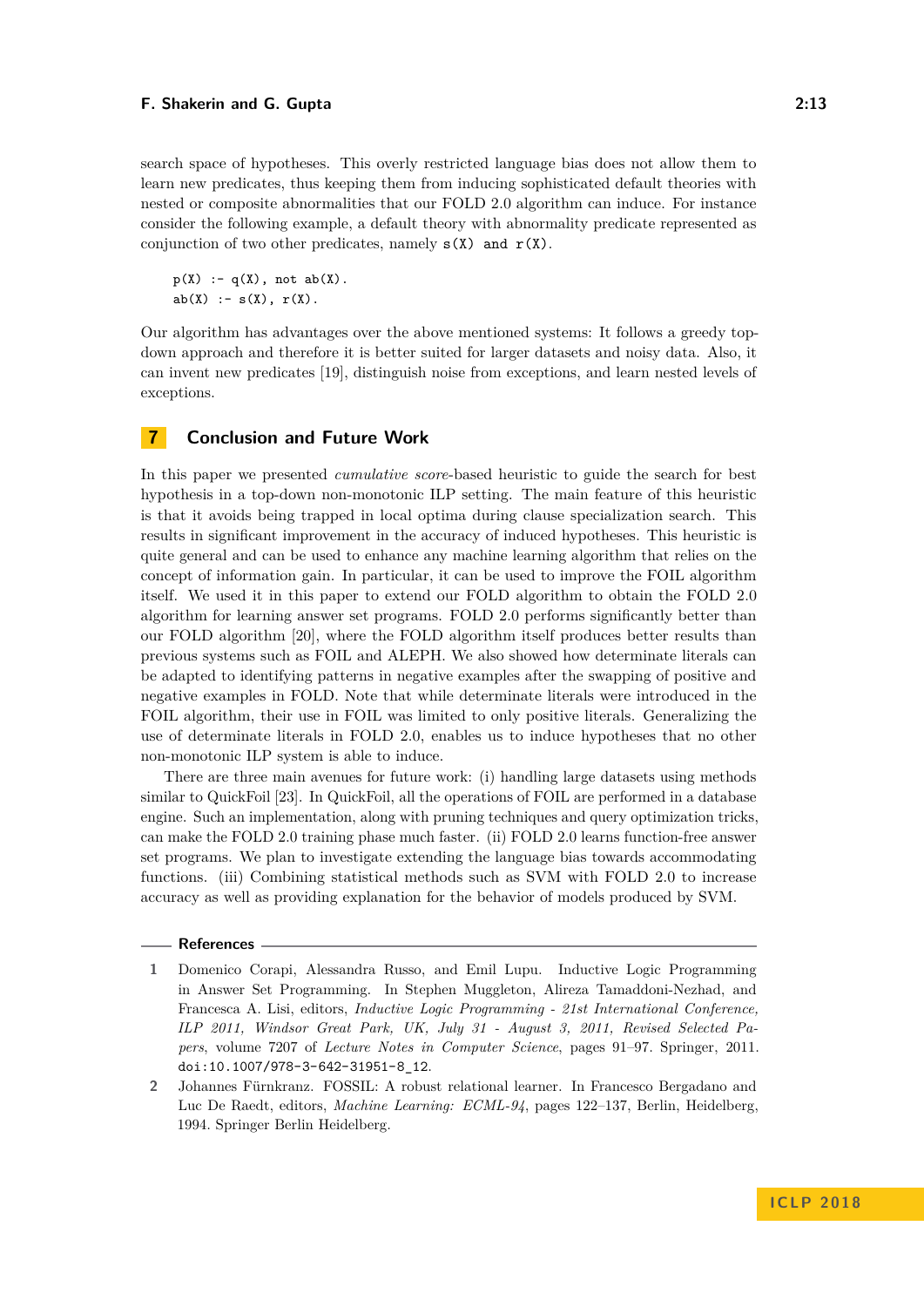#### **2:14 Cumulative Scoring-Based Induction of Default Theories**

- <span id="page-13-8"></span>**3** Michael Gelfond and Vladimir Lifschitz. The Stable Model Semantics for Logic Programming. In Robert A. Kowalski and Kenneth A. Bowen, editors, *Logic Programming, Proceedings of the Fifth International Conference and Symposium, Seattle, Washington, August 15-19, 1988 (2 Volumes)*, pages 1070–1080. MIT Press, 1988.
- <span id="page-13-4"></span>**4** Mark Law, Alessandra Russo, and Krysia Broda. Inductive Learning of Answer Set Programs. In Eduardo Fermé and João Leite, editors, *Logics in Artificial Intelligence - 14th European Conference, JELIA 2014, Funchal, Madeira, Portugal, September 24- 26, 2014. Proceedings*, volume 8761 of *LNCS*, pages 311–325. Springer, 2014. [doi:](http://dx.doi.org/10.1007/978-3-319-11558-0_22) [10.1007/978-3-319-11558-0\\_22](http://dx.doi.org/10.1007/978-3-319-11558-0_22).
- <span id="page-13-16"></span>**5** M. Lichman. UCI machine learning repository, 2013. URL: [http://archive.ics.uci.](http://archive.ics.uci.edu/ml) [edu/ml](http://archive.ics.uci.edu/ml).
- <span id="page-13-15"></span>**6** Marco Lippi, Manfred Jaeger, Paolo Frasconi, and Andrea Passerini. Relational information gain. *Machine Learning*, 83(2):219–239, May 2011. [doi:10.1007/s10994-010-5194-7](http://dx.doi.org/10.1007/s10994-010-5194-7).
- <span id="page-13-9"></span>**7** John Mingers. An Empirical Comparison of Selection Measures for Decision-Tree Induction. *Machine Learning*, 3:319–342, 1989.
- <span id="page-13-13"></span>**8** Thomas M. Mitchell. *Machine Learning*. McGraw-Hill, Inc., New York, NY, USA, 1 edition, 1997.
- <span id="page-13-1"></span>**9** Stephen Muggleton. Inductive Logic Programming. *New Generation Comput.*, 8(4):295– 318, 1991. [doi:10.1007/BF03037089](http://dx.doi.org/10.1007/BF03037089).
- <span id="page-13-5"></span>**10** Stephen Muggleton. Inverse Entailment and Progol. *New Generation Comput.*, 13(3&4):245–286, 1995. [doi:10.1007/BF03037227](http://dx.doi.org/10.1007/BF03037227).
- <span id="page-13-12"></span>**11** G. D. Plotkin. A further note on inductive generalization, In machine Intelligence, volume 6, pages 101-124, 1971.
- <span id="page-13-11"></span>**12** J. R. Quinlan. Determinate Literals in Inductive Logic Programming. In *Proceedings of the 12th International Joint Conference on Artificial Intelligence - Volume 2*, IJCAI'91, pages 746–750, San Francisco, CA, USA, 1991. Morgan Kaufmann Publishers Inc. URL: <http://dl.acm.org/citation.cfm?id=1631552.1631572>.
- <span id="page-13-6"></span>**13** J. Ross Quinlan. Learning Logical Definitions from Relations. *Machine Learning*, 5:239–266, 1990. [doi:10.1007/BF00117105](http://dx.doi.org/10.1007/BF00117105).
- <span id="page-13-18"></span>**14** Oliver Ray. Nonmonotonic abductive inductive learning. *Journal of Applied Logic*, 7(3):329– 340, 2009. Special Issue: Abduction and Induction in Artificial Intelligence. [doi:10.1016/](http://dx.doi.org/10.1016/j.jal.2008.10.007) [j.jal.2008.10.007](http://dx.doi.org/10.1016/j.jal.2008.10.007).
- <span id="page-13-0"></span>**15** Raymond Reiter. A Logic for Default Reasoning. *Artif. Intell.*, 13(1-2):81–132, 1980. [doi:10.1016/0004-3702\(80\)90014-4](http://dx.doi.org/10.1016/0004-3702(80)90014-4).
- <span id="page-13-2"></span>**16** Chiaki Sakama. Induction from answer sets in nonmonotonic logic programs. *ACM Trans. Comput. Log.*, 6(2):203–231, 2005. [doi:10.1145/1055686.1055687](http://dx.doi.org/10.1145/1055686.1055687).
- <span id="page-13-3"></span>**17** Chiaki Sakama and Katsumi Inoue. Brave induction: a logical framework for learning from incomplete information. *Machine Learning*, 76(1):3–35, 2009. [doi:10.1007/](http://dx.doi.org/10.1007/s10994-009-5113-y) [s10994-009-5113-y](http://dx.doi.org/10.1007/s10994-009-5113-y).
- <span id="page-13-17"></span>**18** Mathieu Serrurier and Henri Prade. Introducing possibilistic logic in ILP for dealing with exceptions. *Artificial Intelligence*, 171:939–950, 2007.
- <span id="page-13-10"></span>**19** Farhad Shakerin and Gopal Gupta. Technical Report, Heuristic Based Induction of Answer Set Programs: From Default theories to combinatorial problems, http://arxiv.org/abs/1802.06462, 2018. URL: <http://arxiv.org/abs/1802.06462>.
- <span id="page-13-7"></span>**20** Farhad Shakerin, Elmer Salazar, and Gopal Gupta. A new algorithm to automate inductive learning of default theories. *TPLP*, 17(5-6):1010–1026, 2017. [doi:10.1017/](http://dx.doi.org/10.1017/S1471068417000333) [S1471068417000333](http://dx.doi.org/10.1017/S1471068417000333).
- <span id="page-13-14"></span>**21** Ashwin Srinivasan, Stephen Muggleton, and Michael Bain. Distinguishing Exceptions from Noise in Non-Monotonic Learning,In S. Muggleton and K. Furukawa, editors, Second International Inductive Logic Programming Workshop (ILP92), 1996.